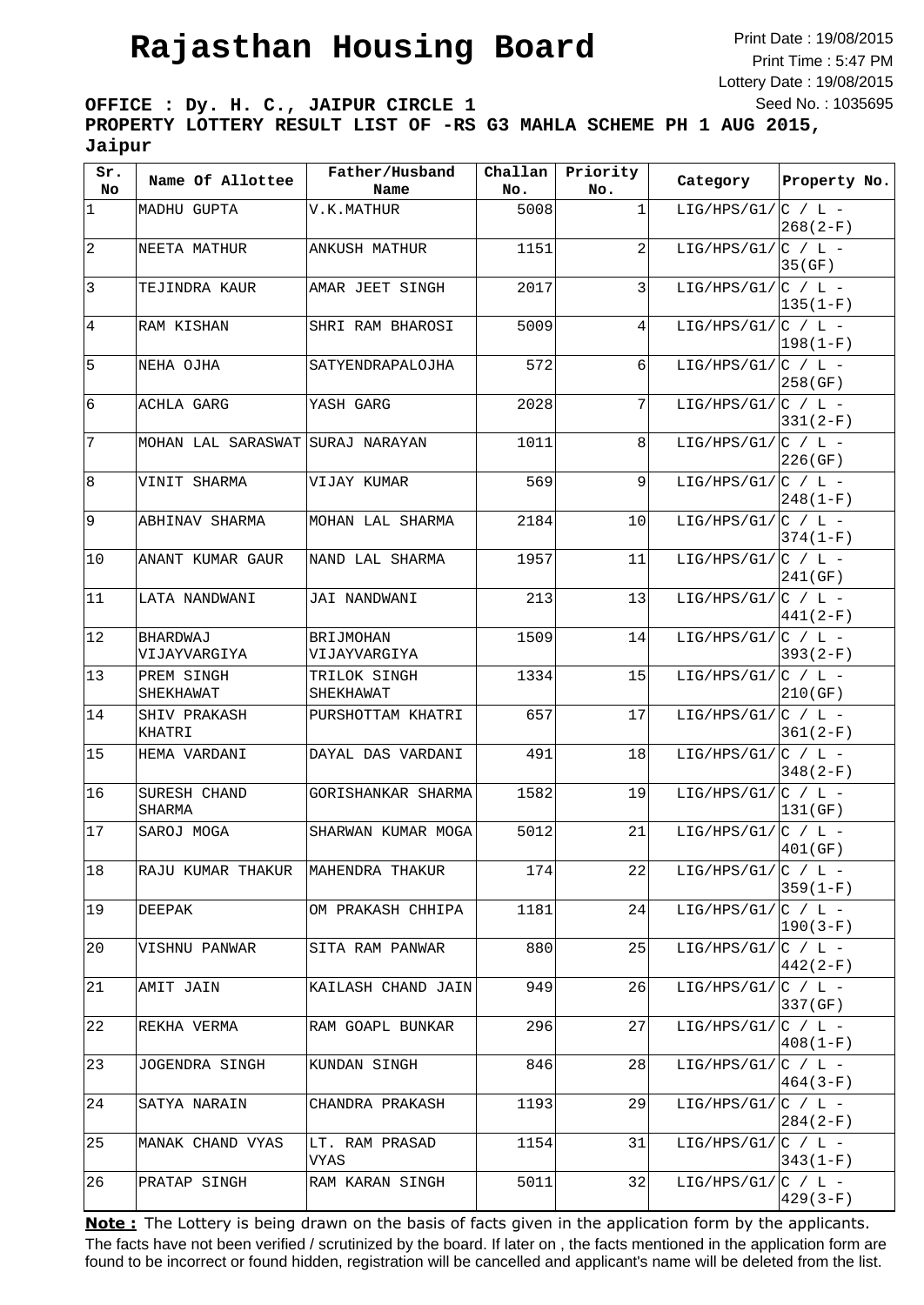Print Date : 19/08/2015 Print Time : 5:47 PM Lottery Date : 19/08/2015 Seed No. : 1035695

**OFFICE : Dy. H. C., JAIPUR CIRCLE 1 PROPERTY LOTTERY RESULT LIST OF -RS G3 MAHLA SCHEME PH 1 AUG 2015, Jaipur**

| 27 | MAHENDRA KUMAR<br>SAINI             | CHOTU LAL SAINI            | 2273 | 33 | LIG/HPS/G1/ $ C $ / L - | $215(1-F)$   |
|----|-------------------------------------|----------------------------|------|----|-------------------------|--------------|
| 28 | ASHISH OHJA                         | SATYENDRA PAL OHJA         | 1068 | 34 | LIG/HPS/G1/ $ C / L -$  | 243 (GF)     |
| 29 | PRAKASH CHAND<br>SHARMA             | RAMESH CHAND<br>SHARMA     | 1648 | 36 | LIG/HPS/G1/ $ C / L -$  | 260 (GF)     |
| 30 | RAMESHWAR LAL MOGA CHANDRA RAM MOGA |                            | 5013 | 37 | LIG/HPS/G1/ $ C / L -$  | 479(3-F)     |
| 31 | MUNNA LAL REKWAR                    | LT. NARAIN REKWAR          | 1500 | 38 | LIG/HPS/G1/ $ C / L -$  | 158(3-F)     |
| 32 | BEERU SINGH                         | KISHAN GOPAL               | 5004 | 39 | LIG/HPS/G1/ $ C $ / L - | $285(3-F)$   |
| 33 | VIKAS KUMAR                         | HANUMAN SINGH              | 5010 | 40 | LIG/HPS/G1/ $ C / L -$  | 428(2-F)     |
| 34 | MANJU RATHORE                       | R.C. RATHORE               | 5051 | 41 | LIG/HPS/G1/ $ C / L -$  | $ 133(1-F) $ |
| 35 | RAMJI LAL KUMAWAT                   | BADRI NARAIN<br>KUMAWAT    | 493  | 42 | LIG/HPS/G1/ $ C / L -$  | $328(1-F)$   |
| 36 | SARITA GUPTA                        | ASHISH AGGARWAL            | 2408 | 43 | LIG/HPS/G1/ $ C $ / L - | 192(3-F)     |
| 37 | SUNENA AGARWAL                      | RADHE SHYAM<br>AGARWAL     | 496  | 44 | LIG/HPS/G1/ $ C / L -$  | 179(GF)      |
| 38 | SONAL SHARMA                        | GHANSHYAM SHARMA           | 677  | 45 | $LIG/HPS/G1/ C / L -$   | 183(1-F)     |
| 39 | VIDHYADHAR DHAKA                    | MAGHA RAM                  | 900  | 46 | LIG/HPS/G1/ $ C $ / L - | $200(1-F)$   |
| 40 | MANISH SHARMA                       | KASHI RAM SHARMA           | 994  | 47 | LIG/HPS/G1/ $ C / L -$  | 228 (GF)     |
| 41 | ANIL KUMAR                          | DAYA RAM                   | 5005 | 48 | LIG/HPS/G1/ $ C / L -$  | $64(3-F)$    |
| 42 | VIRENDRA AGARWAL                    | GAJENDRA GOPAL<br>AGARWAL  | 2058 | 49 | LIG/HPS/G1/ $ C / L -$  | 52 (GF)      |
| 43 | HARISH CHAND<br>KUMAWAT             | GODAMA RAM KUMAWAT         | 1874 | 50 | LIG/HPS/G1/ $ C $ / L - | 193(GF)      |
| 44 | NAVEEN BHATT                        | UPENDRA BHATT              | 216  | 51 | LIG/HPS/G1/ $ C $ / L - | 256(3-F)     |
| 45 | CHANDAN SINGH                       | NATHI SINGH                | 680  | 52 | LIG/HPS/G1/ $ C / L -$  | 324 (GF)     |
| 46 | JATAN KUMAR PAREEK CHOTULAL PAREEK  |                            | 2050 | 53 | LIG/HPS/G1/ $ C / L -$  | 465(GF)      |
| 47 | MARDUL VYAS                         | OM PRAKASH VYAS            | 1144 | 54 | LIG/HPS/G1/ $ C / L -$  | 154(2-F)     |
| 48 | MANISH JAJHDIYA                     | SURENDRA JAJHDIYA          | 5014 | 55 | $LIG/HPS/G1/ C / L -$   | 212(GF)      |
| 49 | MUKESH KUMAR                        | SATYANARAYAN               | 617  | 56 | $LIG/HPS/G1/ C / L -$   | $61(3-F)$    |
| 50 | RENU CHOUDHARY                      | SANTOSH KUMAR<br>CHOUDHARY | 658  | 57 | LIG/HPS/G1/ $ C / L -$  | 326(1-F)     |
| 51 | BANAY SINGH MEENA                   | RAGHUVEER PRASHAD<br>MEENA | 235  | 1  | LIG/HPS/G1/ $ C / L -$  | $463(3-F)$   |
| 52 | MOHAN SINGH                         | VISHAN SINGH               | 1778 | 2  | LIG/HPS/G1/ $ C / L -$  | $47(3-F)$    |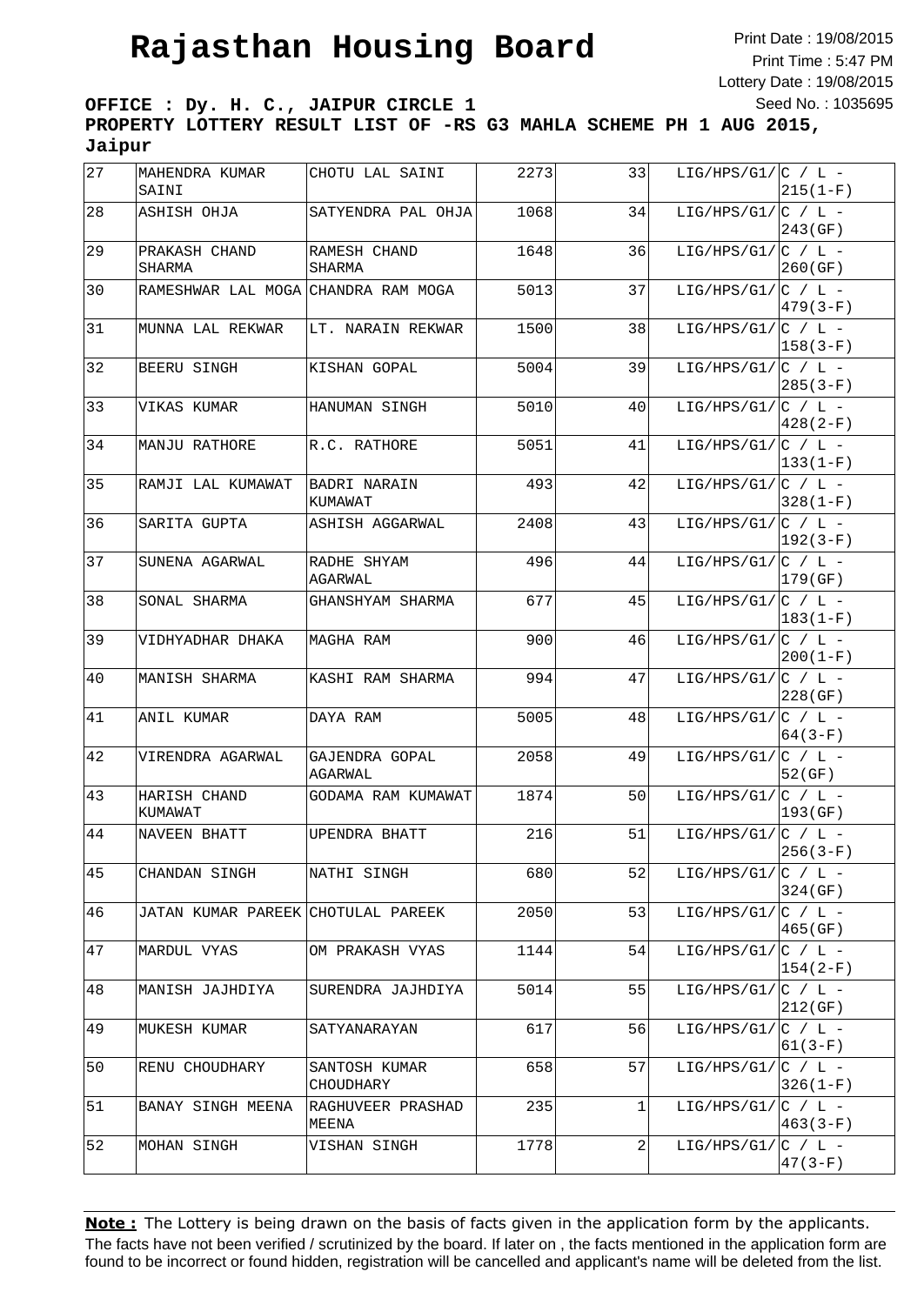Print Date : 19/08/2015 Print Time : 5:47 PM Lottery Date : 19/08/2015 Seed No. : 1035695

**OFFICE : Dy. H. C., JAIPUR CIRCLE 1 PROPERTY LOTTERY RESULT LIST OF -RS G3 MAHLA SCHEME PH 1 AUG 2015, Jaipur**

| 53 | ANJU KUMAR<br>KHENDELWAL             | MITHA LAL GUPTA                | 1656 | 3  | LIG/HPS/G1/ $ C / L -$  | 467(GF)      |
|----|--------------------------------------|--------------------------------|------|----|-------------------------|--------------|
| 54 | MOHIT SINGHAL                        | VINOD KUMAR<br>SINGHAL         | 5016 | 5  | $LIG/HPS/G1/ C / L -$   | 372 (GF)     |
| 55 | UMA SAIN                             | SAURABH CHOUHAN                | 2112 | 7  | LIG/HPS/G1/ $ C $ / L - | 306 (GF)     |
| 56 | RAM PRAKASH SHARMA BHAURI LAL SHARMA |                                | 913  | 8  | LIG/HPS/G1/ $ C / L -$  | $ 23(1-F) $  |
| 57 | LAXMAN SINGH BHATI JORAWAR SINGH     | BHATI                          | 316  | 11 | LIG/HPS/G1/ $ C / L -$  | $389(1-F)$   |
| 58 | AMIR KHAN                            | LATE SHRI HABIB<br>KHAN        | 1229 | 12 | LIG/HPS/G1/ $ C / L -$  | $188(2-F)$   |
| 59 | VIMAL KANT SHARMA                    | GOPAL KRISHAN<br>SHARMA        | 1274 | 14 | LIG/HPS/G1/ $ C / L -$  | 259(GF)      |
| 60 | JABBAR SINGH                         | BAKHSU SINGH                   | 313  | 16 | LIG/HPS/G1/ $ C / L -$  | 56(1-F)      |
| 61 | DR VANDNA                            | KALISH CHAND                   | 787  | 18 | LIG/HPS/G1/ $ C / L -$  | $ 176(3-F) $ |
| 62 | SONIA KUMAWAT                        | LATE NARENDRA<br>KUMAR KUMAWAT | 1220 | 19 | LIG/HPS/G1/ $ C / L -$  | 305 (GF)     |
| 63 | VINAY KUMAR GUPTA                    | MITHA LAL GUPTA                | 2179 | 20 | LIG/HPS/G1/ $ C / L -$  | $ 184(1-F)$  |
| 64 | REENA KHANDELWAL                     | KAMLESH KHANDELWAL             | 596  | 21 | LIG/HPS/G1/ $ C / L -$  | $360(1-F)$   |
| 65 | POOJA SHARMA                         | SATISH KUMAR<br>SHARMA         | 5021 | 22 | $LIG/HPS/G1/ C / L -$   | $ 140(2-F)$  |
| 66 | BADRI SINGH                          | GANGA SINGH                    | 398  | 23 | LIG/HPS/G1/ $ C $ / L - | 267(2-F)     |
| 67 | MONIKA SHARMA                        | GHANSHYAM SHARMA               | 678  | 24 | LIG/HPS/G1/ $ C / L -$  | 298(2-F)     |
| 68 | LALIT OJA                            | BHAGWATI PRASAD<br>SHARMA      | 1752 | 25 | LIG/HPS/G1/ $ C / L -$  | $136(1-F)$   |
| 69 | MANJU DEVI VIJAY                     | KAILASH CHAND<br>VIJAY         | 1355 | 1  | LIG/HPS/G2/ $ C / L -$  | 424(1-F)     |
| 70 | DEEPAK SHARMA                        | SATYA NARAYAN<br>SHARMA        | 729  | 2  | LIG/HPS/G2/ $ C / L -$  | $31(3-F)$    |
| 71 | SHYAM BIHARI<br>SHARMA               | GANGADHAR SHARMA               | 2034 | 4  | LIG/HPS/G2/ $ C / L -$  | 129 (GF)     |
| 72 | GAYATRI                              | DILIP KUMAR                    | 1371 | 7  | LIG/HPS/G2/ $C / L$ -   | $ 261(1-F) $ |
| 73 | DHANPAT SINGH                        | MOOLA RAM                      | 1885 | 8  | LIG/HPS/G2/ $ C / L -$  | 51(GF)       |
| 74 | AKSHAY SHUKLA                        | MURLI MOHAN SHUKLA             | 1620 | 9  | LIG/HPS/G2/ $ C / L -$  | $459(2-F)$   |
| 75 | MAHESH KUMAR<br>DINGARA              | ARJUN DAS DINGARA              | 790  | 10 | LIG/HPS/G2/ $ C / L -$  | $375(1-F)$   |
| 76 | RAJ KUMAR                            | BRIM DUTT                      | 1561 | 11 | LIG/HPS/G2/ $ C / L -$  | $41(2-F)$    |
| 77 | VIPIN GUWALANI                       | RAJKUMAR GUWALANI              | 2206 | 12 | LIG/HPS/G2/ $ C / L -$  | 422(1-F)     |
| 78 | PUSHPENDRA KUMAR<br>BHATT            | MADAN MOHAN BHATT              | 704  | 13 | LIG/HPS/G2/ $ C / L -$  | $407(1-F)$   |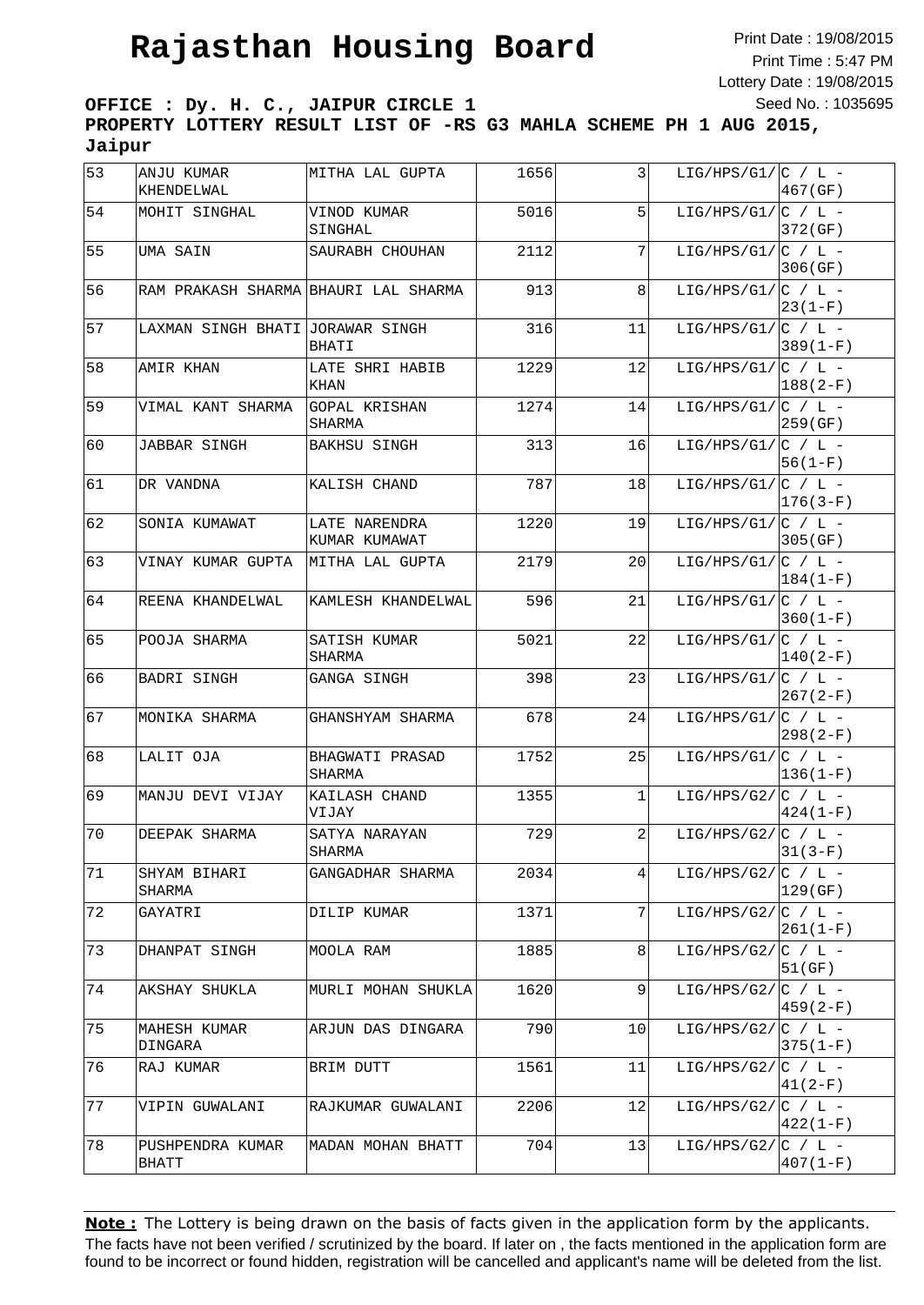Print Date : 19/08/2015 Print Time : 5:47 PM Lottery Date : 19/08/2015 Seed No. : 1035695

**OFFICE : Dy. H. C., JAIPUR CIRCLE 1 PROPERTY LOTTERY RESULT LIST OF -RS G3 MAHLA SCHEME PH 1 AUG 2015, Jaipur**

| 79   | DEEPAK SHARMA                   | LAXMAN SHARMA                  | 301  | 15 | LIG/HPS/G2/ $ C / L -$ | $400(3-F)$   |
|------|---------------------------------|--------------------------------|------|----|------------------------|--------------|
| 80   | ABHISHEK GARG                   | AJAY KR GARG                   | 1967 | 16 | LIG/HPS/G2/ $ C / L -$ | $240(3-F)$   |
| 81   | CHANDRA PRAKASH                 | DILIP KUMAR                    | 676  | 17 | LIG/HPS/G2/ $ C / L -$ | 147(GF)      |
| 82   | BHARTI SUKHIYANI                | NARAYAN DAS<br>SUKHIYANI       | 800  | 18 | LIG/HPS/G2/ $ C / L -$ | $398(3-F)$   |
| 83   | SHIMLA BANSIWAL                 | GAJANAND BANSIWAL              | 2213 | 20 | LIG/HPS/G2/ $ C / L -$ | 345(2-F)     |
| 84   | ADITYA SHARMA                   | ABHAY SHANKAR<br>SHARMA        | 673  | 21 | LIG/HPS/G2/ $ C / L -$ | 340(GF)      |
| 85   | JARINA                          | ISLAM                          | 2147 | 22 | LIG/HPS/G2/ $ C / L -$ | $ 12(2-F) $  |
| 86   | VIKAS KUMAR SHARMA DINESH KUMAR | SHARMA                         | 1873 | 23 | LIG/HPS/G2/ $ C / L -$ | $ 191(3-F) $ |
| 87   | MEENA CHELANI                   | MANOJ BINWANI                  | 1828 | 24 | LIG/HPS/G2/ $ C / L -$ | $237(3-F)$   |
| 88   | POOJA AGRAWAL                   | SDHARMENDRA AGRWAL             | 977  | 25 | $LIG/HPS/G2/[C / L -$  | $413(3-F)$   |
| 89   | RAMJI LAL SAINI                 | <b>JAGDISH PRASAD</b><br>SAINI | 2227 | 26 | LIG/HPS/G2/ $ C / L -$ | $318(3-F)$   |
| 90   | AARTI RAJAWAT                   | JOGENDRA SINGH<br>RAJAWAT      | 1868 | 27 | LIG/HPS/G2/ $ C / L -$ | $453(1-F)$   |
| 91   | RADHIKA BAGDI                   | PARSURAM BAGDI                 | 1291 | 28 | LIG/HPS/G2/ $ C / L -$ | 370 (GF)     |
| 92   | NEHA JAIN                       | RAMESH KUMAR JAIN              | 2435 | 30 | LIG/HPS/G2/ $ C / L -$ | 297(2-F)     |
| $93$ | RUCHIKA SAXSENA                 | SANDEEP SAXSENA                | 829  | 32 | LIG/HPS/G2/ $ C / L -$ | $216(1-F)$   |
| 94   | PRIYA GARG                      | DEVRAJ GARG                    | 2275 | 33 | LIG/HPS/G2/ $C / L$ -  | 249(2-F)     |
| 95   | REKHA DEVI                      | RAKESH SINGH                   | 582  | 34 | LIG/HPS/G2/ $ C / L -$ | $431(3-F)$   |
| 96   | NAVEEN RASTOGI                  | PARVESH RASTOGI                | 350  | 36 | LIG/HPS/G2/ $ C / L -$ | $157(3-F)$   |
| 97   | SANJAY JAIN                     | INDER MAL JAIN                 | 50   | 37 | LIG/HPS/G2/ $ C / L -$ | 224(3-F)     |
| 98   | LEENA BHATIA                    | PADAM KUMAR BHATIA             | 362  | 38 | LIG/HPS/G2/ $ C / L -$ | $139(2-F)$   |
| 99   | AJAY KUMAR KALRA                | SHATRUDHAN KALRA               | 1231 | 39 | LIG/HPS/G2/ $ C / L -$ | $204(2-F)$   |
| 100  | HANSA SABNANI                   | SANJAY BINWANI                 | 1972 | 40 | LIG/HPS/G2/ $ C / L -$ | 229(1-F)     |
| 101  | GOVIND AGARWAL                  | RAJENDRA KUMAR                 | 1972 | 41 | LIG/HPS/G2/ $ C / L -$ | 33(GF)       |
| 102  | TEJ KANWAR                      | KAPIL SINGH                    | 1546 | 43 | LIG/HPS/G2/ $ C / L -$ | 170(2-F)     |
| 103  | UMA RANI JAIN                   | LATE SHANTI LAL<br>KATARIA     | 3    | 45 | LIG/HPS/G2/ $ C / L -$ | 296(1-F)     |
| 104  | JITENDRA KUMAR<br>WASWANI       | ARJUN LAL WASWANI              | 2185 | 47 | LIG/HPS/G2/ $ C / L -$ | 20(GF)       |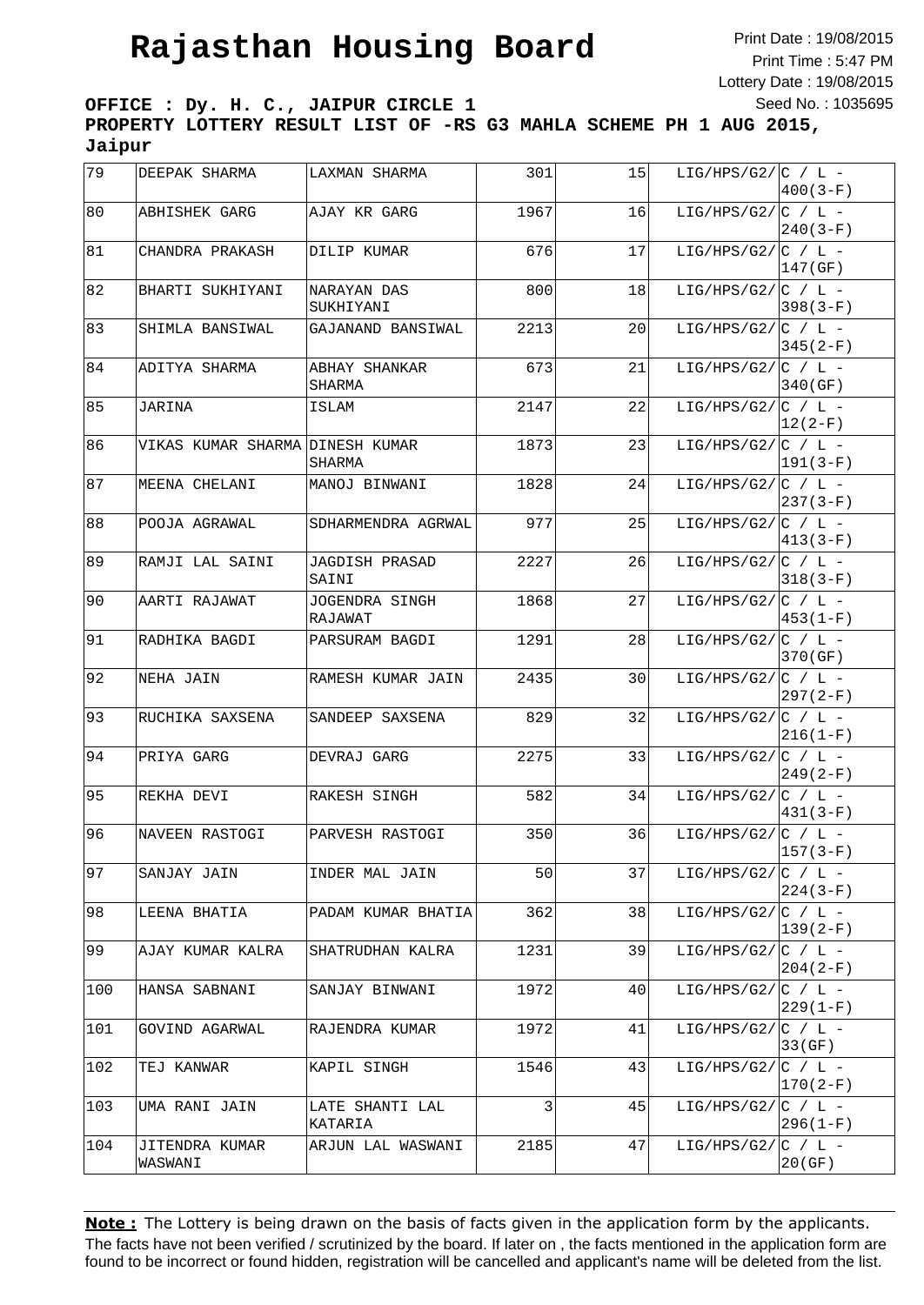Print Date : 19/08/2015 Print Time : 5:47 PM Lottery Date : 19/08/2015 Seed No. : 1035695

**OFFICE : Dy. H. C., JAIPUR CIRCLE 1 PROPERTY LOTTERY RESULT LIST OF -RS G3 MAHLA SCHEME PH 1 AUG 2015, Jaipur**

| 105 | DAYA DEVI                          | RAM NIWAS                      | 191  | 49 | LIG/HPS/G2/ $ C / L -$ | $218(2-F)$   |
|-----|------------------------------------|--------------------------------|------|----|------------------------|--------------|
| 106 | SHRAVAN KUMAR<br>GUPTA             | RAM DAYAL GUPTA                | 1902 | 50 | LIG/HPS/G2/ $ C / L -$ | $421(1-F)$   |
| 107 | BHARTI SEWANI                      | HARISH SEWANI                  | 1735 | 51 | LIG/HPS/G2/ $C / L$ -  | $44(2-F)$    |
| 108 | SITA RAM SAINI                     | DURGA LAL SAINI                | 1467 | 52 | LIG/HPS/G2/ $ C / L -$ | 287(3-F)     |
| 109 | SATISH CHAND ARYA                  | BABU LAL                       | 973  | 54 | LIG/HPS/G2/ $ C / L -$ | $411(2-F)$   |
| 110 | PRADEEP KUMAR                      | NATHMAL AGARWAL                | 1725 | 55 | LIG/HPS/G2/ $ C / L -$ | $173(3-F)$   |
| 111 | VIRENDRA SINGH                     | KARAN SINGH                    | 2062 | 56 | LIG/HPS/G2/ $ C / L -$ | $175(3-F)$   |
| 112 | VINOD KUMAT                        | GULAB RAI                      | 1875 | 57 | LIG/HPS/G2/ $ C / L -$ | $382(3-F)$   |
| 113 | PRIYA                              | ANIL KUMAR                     | 1085 | 58 | LIG/HPS/G2/ $C / L$ -  | 29 (3-F)     |
| 114 | ASHOK                              | NAND LAL                       | 984  | 59 | LIG/HPS/G2/ $ C / L -$ | $364(2-F)$   |
| 115 | SHANTI DEVI SHARMA LATE MADAN LAL  | SHARMA                         | 1257 | 60 | LIG/HPS/G2/ $ C / L -$ | $ 143(3-F)$  |
| 116 | RASHMI AGRAWAL                     | GORDHAN AGRAWAL                | 1717 | 61 | LIG/HPS/G2/ $ C / L -$ | $383(3-F)$   |
| 117 | PRIYA SAINI                        | MOHAN LAL SAINI                | 1644 | 62 | LIG/HPS/G2/ $ C / L -$ | 454(1-F)     |
| 118 | <b>BHOLARA GUJAR</b>               | RAMDHAN UJAR                   | 788  | 64 | LIG/HPS/G2/ $ C / L -$ | 394(2-F)     |
| 119 | HARISH GUPTA                       | KAILASH NARAYAN<br>GUPTA       | 243  | 65 | LIG/HPS/G2/ $ C / L -$ | $ 166(1-F) $ |
| 120 | DR, GULAM MUSTAFA                  | ABDUL SHAKUR<br><b>CHAUHAN</b> | 1184 | 66 | LIG/HPS/G2/ $ C / L -$ | $317(3-F)$   |
| 121 | MOHAMMAD IMRAN<br>MASURI           | MOHD ISLAM MASURI              | 2146 | 67 | LIG/HPS/G2/ $ C / L -$ | $213(1-F)$   |
| 122 | SHASHIDHAR<br><b>GUNDGAL</b>       | MOHAN LAL GAUTAM               | 1598 | 68 | LIG/HPS/G2/ $ C / L -$ | 404(GF)      |
| 123 | RAJESH KUMAR<br>PANWAR             | SATYANARAYAN                   | 954  | 69 | LIG/HPS/G2/ $ C / L -$ | 45(3-F)      |
| 124 | HARI SHANKER                       | SITA RAM CHIPA                 | 946  | 70 | LIG/HPS/G2/ $C / L$ -  | 194(GF)      |
| 125 | KAILSHI DEVI                       | SAMPAT LAL                     | 92   | 71 | $LIG/HPS/G2/[C / L -$  | $426(2-F)$   |
| 126 | SUMAN WALIA                        | SANTOSH KUMAR<br>WALIA         | 26   | 72 | LIG/HPS/G2/ $ C / L -$ | $10(2-F)$    |
| 127 | ANKIT RAWAT                        | SATYANARAYAN RAWAT             | 1910 | 73 | LIG/HPS/G2/ $ C / L -$ | $279(1-F)$   |
| 128 | SATISH PARWANI                     | GIRDHARI LAL<br>PARWANI        | 1825 | 74 | LIG/HPS/G2/ $ C / L -$ | 18(GF)       |
| 129 | RAMESH CHAND SAINI MANGI LAL SAINI |                                | 1160 | 75 | LIG/HPS/G2/ $ C / L -$ | 230(1-F)     |
| 130 | VISHAN DAS                         | GHANSHYAM DAS                  | 930  | 76 | LIG/HPS/G2/ $ C / L -$ | 466(GF)      |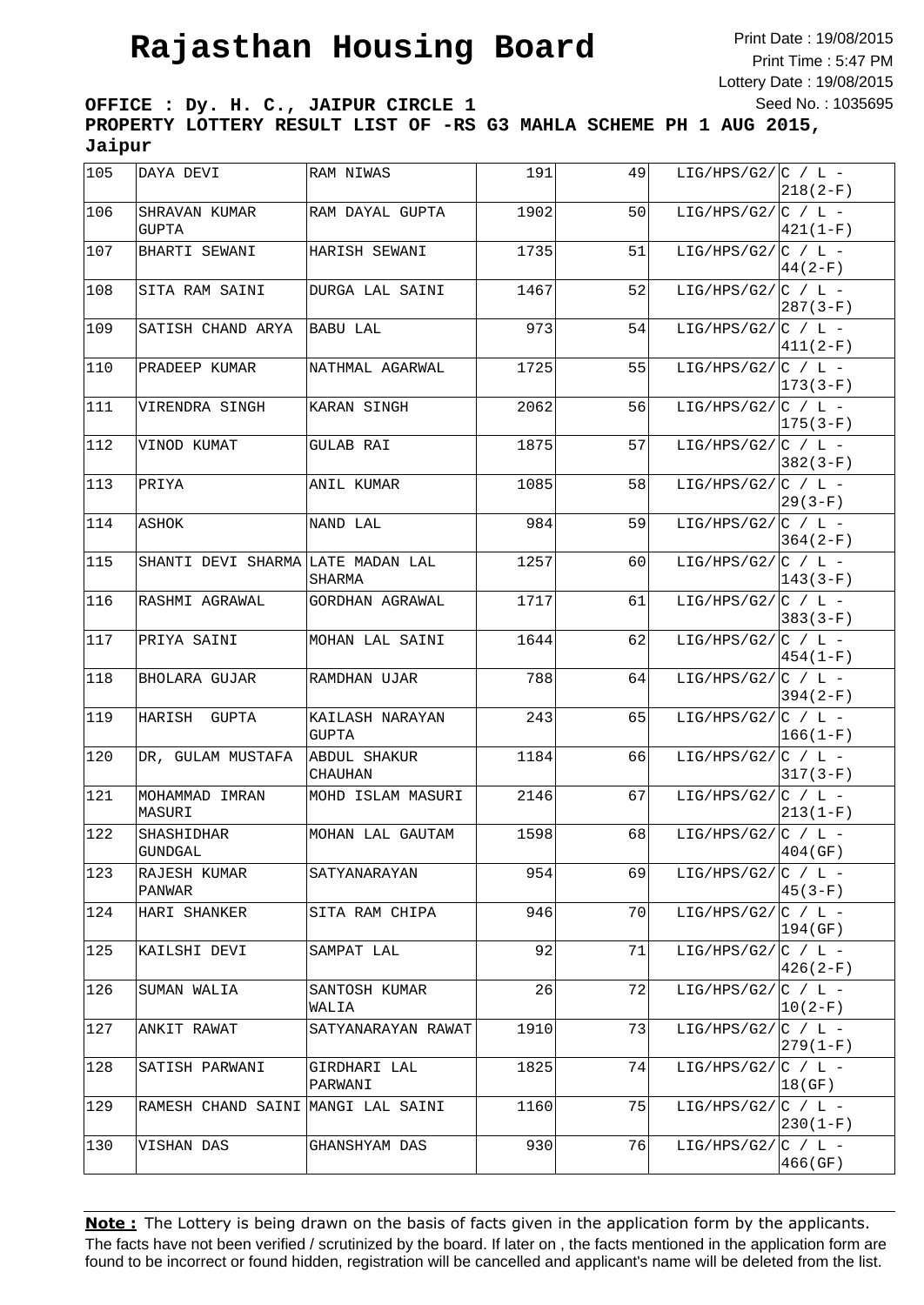Print Date : 19/08/2015 Print Time : 5:47 PM Lottery Date : 19/08/2015 Seed No. : 1035695

**OFFICE : Dy. H. C., JAIPUR CIRCLE 1 PROPERTY LOTTERY RESULT LIST OF -RS G3 MAHLA SCHEME PH 1 AUG 2015, Jaipur**

| 131           | LAVLINA DADHICH                    | BHUPENDRA DADHICH        | 822  | 78  | LIG/HPS/G2/ $ C / L -$ | $423(1-F)$  |
|---------------|------------------------------------|--------------------------|------|-----|------------------------|-------------|
| 132           | SANTOSH JANGID                     | LALU RAM JANGID          | 208  | 79  | LIG/HPS/G2/ $ C / L -$ | $186(2-F)$  |
| 133           | JYOTSANA CHOUDHARY AMRIT SINGH     |                          | 1921 | 80  | LIG/HPS/G2/ $ C / L -$ | $392(1-F)$  |
| 134           | GURPREET KAUR                      | RANJEET SINGH            | 598  | 81  | LIG/HPS/G2/ $ C / L -$ | $444(2-F)$  |
| 135           | HANSA DEVI                         | MAHIPAL SINGH            | 556  | 82  | LIG/HPS/G2/ $ C / L -$ | 235(2-F)    |
| 136           | PAWAN KUMAR SHARMA DEVI LAL SHARMA |                          | 1057 | 83  | LIG/HPS/G2/ $ C / L -$ | 371 (GF)    |
| 137           | GEETA DEVI VIJAY                   | KAILASH CHAND<br>VIJAY   | 441  | 84  | LIG/HPS/G2/ $ C / L -$ | 457(2-F)    |
| 138           | PRIYANKA BHATIA                    | RAJENDRA KUMAR<br>BHATIA | 2045 | 85  | LIG/HPS/G2/ $ C / L -$ | 367(3-F)    |
| 139           | CHANDA DEVI SAINI                  | MAHAVEER PD.JAIN         | 2409 | 86  | LIG/HPS/G2/ $ C / L -$ | 244(GF)     |
| 140           | RAJESH DUDI                        | ROOP NARAIN DUDI         | 709  | 88  | LIG/HPS/G2/ $C / L$ -  | $332(2-F)$  |
| 141           | GIRDHARI LAL                       | SANMUKH LAL              | 1374 | 89  | LIG/HPS/G2/ $ C / L -$ | $141(3-F)$  |
| 142           | PREETI SHARMA                      | RAJKUMAR SHARMA          | 1572 | 90  | LIG/HPS/G2/ $ C / L -$ | 419 (GF)    |
| 143           | KRISHNA GOYAL                      | M.M.GOYAL                | 5048 | 91  | LIG/HPS/G2/ $ C / L -$ | 395(2-F)    |
| 144           | SHANTI DEVI                        | Late PRAHLAD SINGH       | 336  | 92  | LIG/HPS/G2/ $ C / L -$ | $236(2-F)$  |
| 145           | SHIV DAYAL GUPTA                   | DINESH CHAND GUPTA       | 1721 | 94  | LIG/HPS/G2/ $ C / L -$ | $62(3-F)$   |
| 146           | REKHA DEVI                         | RAMAVTAR                 | 1588 | 95  | LIG/HPS/G2/ $ C / L -$ | $462(3-F)$  |
| 147           | HARISH MEENA                       | NATHU LAL MEENA          | 2254 | 96  | LIG/HPS/G2/ $ C / L -$ | $238(3-F)$  |
| 148           | AMAR NATH                          | RAGHUNATH PRASAD         | 5026 | 97  | LIG/HPS/G2/ $ C / L -$ | $ 412(2-F)$ |
| 149           | TONI MADHWANI                      | LT. MAHESH KUMAR         | 1556 | 98  | LIG/HPS/G2/ $ C / L -$ | $342(1-F)$  |
| 150           | OM PRAKASH<br>DANGAYACH            | MALIRAM DANGAYACH        | 1452 | 99  | LIG/HPS/G2/ $ C / L -$ | $53(1-F)$   |
| 151           | TRILOK CHAND<br>SINDHI             | RAJESH KUMAR<br>SINDHI   | 825  | 100 | LIG/HPS/G2/ $ C / L -$ | $439(1-F)$  |
| 152           | JENA DEVI                          | JASSA RAM                | 2118 | 101 | LIG/HPS/G2/ $ C / L -$ | $46(3-F)$   |
| $ 153\rangle$ | KUSUMLATA JAISWAL                  | BHAGWANDAS               | 1141 | 102 | LIG/HPS/G2/ $ C / L -$ | $381(3-F)$  |
| 154           | SUNIL                              | NAND KISHORE             | 5075 | 103 | LIG/HPS/G2/ $C / L$ -  | $39(1-F)$   |
| 155           | RAMBABU PHALODIYA                  | DHANNA LAL TAILOR        | 96   | 1   | LIG/HPS/G2/ $ C / L -$ | 291(GF)     |
| 156           | ANIL KUMAR VIJAY                   | RAVI KUMAR VIJAY         | 960  | 3   | LIG/HPS/G2/ $ C / L -$ | $137(2-F)$  |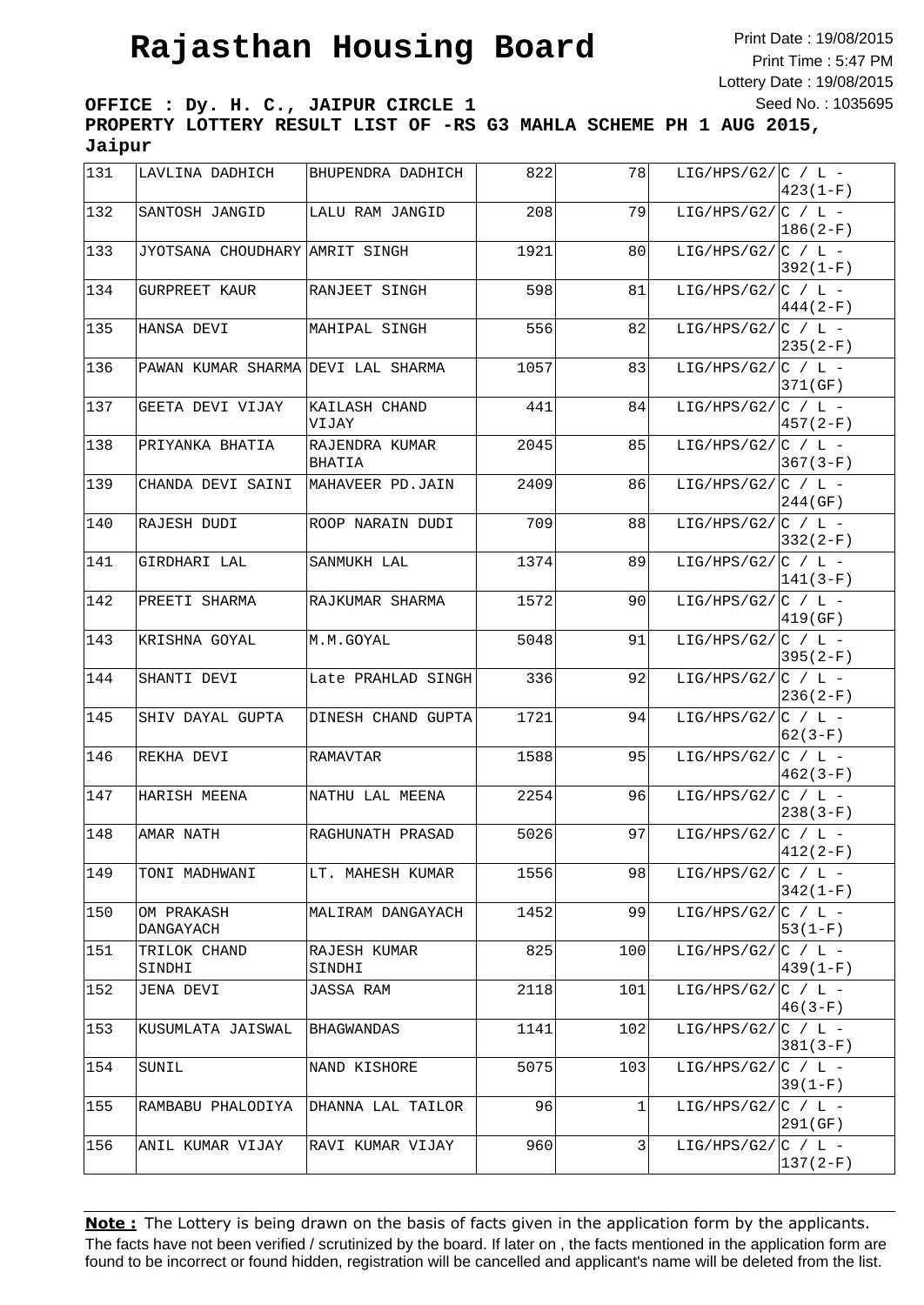Print Date : 19/08/2015 Print Time : 5:47 PM Lottery Date : 19/08/2015 Seed No. : 1035695

**OFFICE : Dy. H. C., JAIPUR CIRCLE 1 PROPERTY LOTTERY RESULT LIST OF -RS G3 MAHLA SCHEME PH 1 AUG 2015, Jaipur**

| 157 | KISHOREKUMAR BHAMA UMA SHANKAR BHAMA |                              | 567  | 4 <sub>1</sub> | LIG/HPS/G2/ $ C / L -$ | 146(GF)    |
|-----|--------------------------------------|------------------------------|------|----------------|------------------------|------------|
| 158 | SUNDEEP MITRA                        | OM PRAKASH                   | 287  | 5              | LIG/HPS/G2/ $ C / L -$ | 134(1-F)   |
| 159 | ABHISHEK SHARMA                      | SHANTESHVAR PRASAD<br>SHARMA | 672  | 6              | LIG/HPS/G2/ $ C / L -$ | 180(GF)    |
| 160 | SURESH KUMAR                         | KISHORI LAL                  | 526  | 7              | LIG/HPS/G2/ $ C / L -$ | $24(1-F)$  |
| 161 | OM PRAKESH DHOBI                     | MANAK CHAND DHOBI            | 1603 | $\mathbf 1$    | LIG/HPS/G4/ $ C / L -$ | 161(GF)    |
| 162 | SARITA                               | ASHOK KUMAR                  | 578  | 2              | LIG/HPS/G4/ $ C / L -$ | $277(1-F)$ |
| 163 | MUKESH KUAMR                         | BHAGWAN SAHAI                | 1510 | 5              | LIG/HPS/G4/ $ C / L -$ | 273(GF)    |
| 164 | YATENDRA KUMAR<br><b>BUNKAR</b>      | GHEESA LAL                   | 501  | 7              | LIG/HPS/G4/ $ C / L -$ | $144(3-F)$ |
| 165 | BHUPENDRA KUMAR<br>MORODIYA          | BABU LAL MORODIYA            | 683  | 8 <sup>1</sup> | LIG/HPS/G4/ $ C / L -$ | $310(1-F)$ |
| 166 | ONKAR LAL                            | KANHAIYA LAL                 | 1867 | 9              | LIG/HPS/G4/ $ C / L -$ | $365(3-F)$ |
| 167 | ANANDI LAL CHAWLA  LADU RAM CHAWLA   |                              | 1542 | 10             | LIG/HPS/G4/ $ C / L -$ | $142(3-F)$ |
| 168 | SUNIL PAREWA                         | FATEH LAL                    | 1887 | 12             | LIG/HPS/G4/ $ C / L -$ | $380(2-F)$ |
| 169 | RAMSWAROOP PANWAR                    | GANPAT LAL                   | 1915 | 13             | LIG/HPS/G4/ $C / L$ -  | $265(2-F)$ |
| 170 | HARKESH JAIDIYA                      | BHAG CHAND                   | 1323 | 14             | LIG/HPS/G4/ $ C / L -$ | $286(3-F)$ |
| 171 | <b>BALBIR SINGH</b>                  | TEJARAM                      | 1056 | 15             | LIG/HPS/G4/ $ C / L -$ | $221(3-F)$ |
| 172 | NAVAL KISHORE<br>VERMA               | RAM LAL                      | 1418 | 16             | LIG/HPS/G4/ $ C / L -$ | $379(2-F)$ |
| 173 | JASRAJ DHOLI                         | BHAIRU LAL DHOLI             | 5110 | 18             | LIG/HPS/G4/ $ C / L -$ | $255(3-F)$ |
| 174 | CHOUTH MAL PAREWA                    | LAXAMAN PAREWA               | 1256 | 20             | LIG/HPS/G4/ $ C / L -$ | $391(1-F)$ |
| 175 | CHIRANJI LAL                         | HATEELA RAM                  | 910  | 21             | LIG/HPS/G4/ $ C / L -$ | $406(1-F)$ |
| 176 | RAKESH KUMAR                         | KANHAIYA LAL                 | 1276 | 22             | LIG/HPS/G4/ $ C / L -$ | 321(GF)    |
| 177 | MANEESH SINGH<br>JATAV               | NAROTTAM SINGH<br>JATAV      | 2444 | 23             | LIG/HPS/G4/ $ C / L -$ | 163(GF)    |
| 178 | MANOJ KUMAR                          | RAM NARAYAN DHOBI            | 1108 | 24             | LIG/HPS/G4/ $ C / L -$ | 353 (GF)   |
| 179 | NIRMAL KUMAR                         | RAM KUMAR                    | 5118 | 25             | LIG/HPS/G4/ $ C / L -$ | $377(2-F)$ |
| 180 | CHIRANJI LAL<br>KHATIK               | GOMA RAM KHATIK              | 1539 | 26             | LIG/HPS/G4/ $ C / L -$ | 34(GF)     |
| 181 | RAJESH VERMA                         | KAN JI VERMA                 | 1521 | 27             | LIG/HPS/G4/ $ C / L -$ | $266(2-F)$ |
| 182 | SEEMA BAIRWA                         | BADRI NARAYAN<br>BAIRWA      | 483  | 28             | LIG/HPS/G4/ $ C / L -$ | 386(GF)    |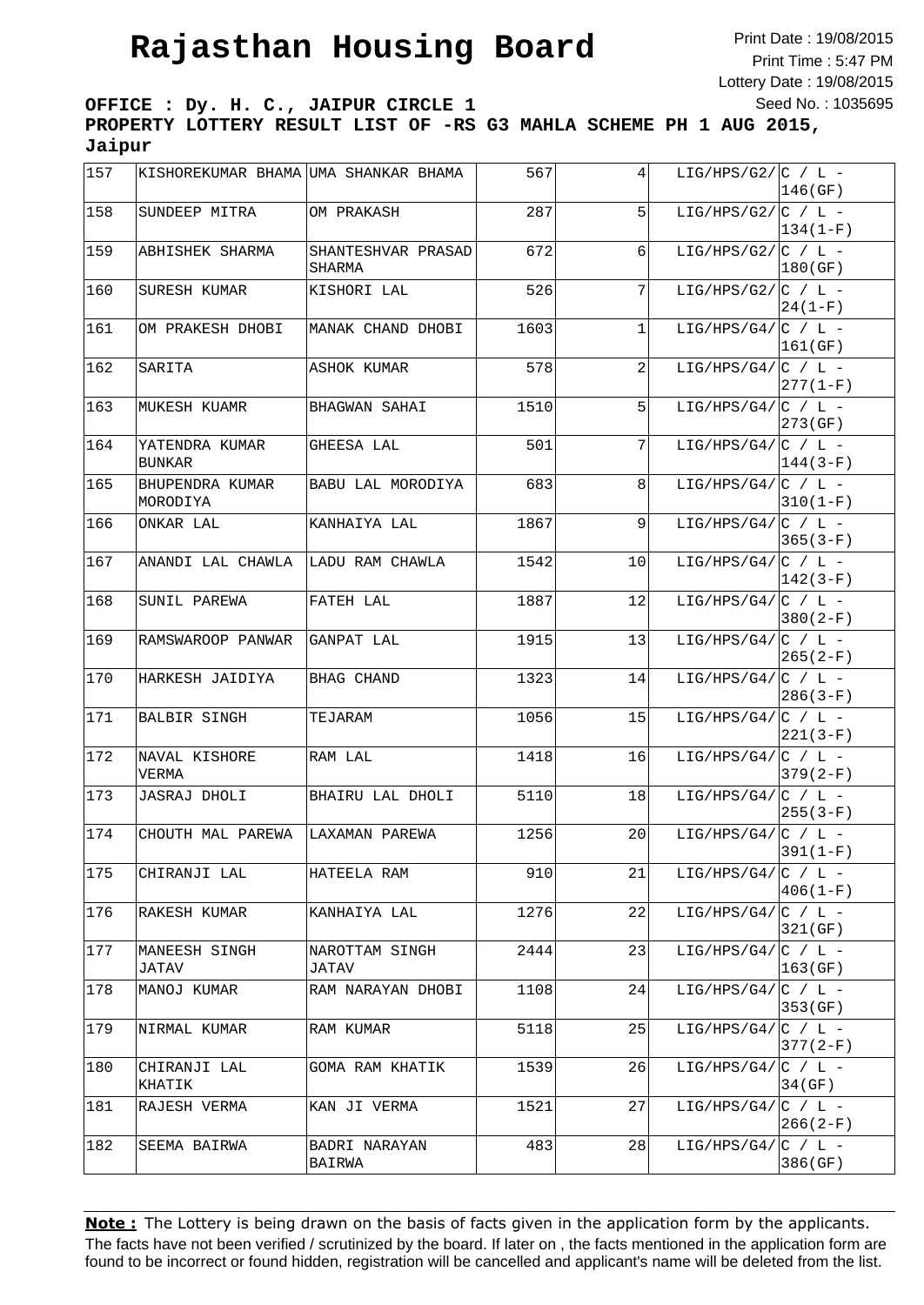Print Date : 19/08/2015 Print Time : 5:47 PM Lottery Date : 19/08/2015 Seed No. : 1035695

**OFFICE : Dy. H. C., JAIPUR CIRCLE 1 PROPERTY LOTTERY RESULT LIST OF -RS G3 MAHLA SCHEME PH 1 AUG 2015, Jaipur**

| 183 | JAGDISH SANKHALA               | PUKHRAJ SANKHALA                      | 106  | 29             | LIG/HPS/G4/ $ C / L -$ | $329(2-F)$  |
|-----|--------------------------------|---------------------------------------|------|----------------|------------------------|-------------|
| 184 | MUNSHI LAL                     | CHHIDADI LAL                          | 2482 | 30             | LIG/HPS/G4/ $C / L$ -  | 195(GF)     |
| 185 | SANDEEP KUMAR<br>NAYAK         | SITA RAM NAYAK                        | 574  | 31             | LIG/HPS/G4/ $ C / L -$ | 338 (GF)    |
| 186 | SUNIL KUMAR                    | DAULAT RAM<br>MALHOTRA                | 1544 | 32             | LIG/HPS/G4/ $ C / L -$ | 242(GF)     |
| 187 | KAJAL PANWAR                   | SOHAN SINGH                           | 98   | 33             | LIG/HPS/G4/ $ C / L -$ | 153(2-F)    |
| 188 | MUKESH VERMA                   | JAGDISH PRASAD<br>BUNKAR              | 101  | 36             | LIG/HPS/G4/ $ C / L -$ | $223(3-F)$  |
| 189 | MANJU KHATRI                   | MADAN LAL KHATRI                      | 1211 | 37             | LIG/HPS/G4/ $ C / L -$ | $288(3-F)$  |
| 190 | CHAUTH MAL BALAI               | GHASI RAM BALAI                       | 1519 | 38             | LIG/HPS/G4/ $ C / L -$ | 418 (GF)    |
| 191 | DAULAT KHATRI                  | MADAN LAL KHATRI                      | 364  | 39             | LIG/HPS/G4/ $ C / L -$ | $347(2-F)$  |
| 192 | SURENDRA<br>KUMARPAREWA        | RAMESHWAR PRASAD<br>PAREWA            | 1064 | 40             | LIG/HPS/G4/ $ C / L -$ | $269(3-F)$  |
| 193 | JAGDISH                        | MANGILAL                              | 1062 | 41             | LIG/HPS/G4/ $ C / L -$ | $32(3-F)$   |
| 194 | <b>JAGDISH NARAYAN</b><br>RANA | NANAGRAM RANA                         | 201  | 42             | LIG/HPS/G4/ $ C / L -$ | $8(1-F)$    |
| 195 | MUKESH KUMAR<br>BAIRWA         | GAYAN CHAND BAIRWA                    | 2166 | 43             | LIG/HPS/G4/ $ C / L -$ | $358(1-F)$  |
| 196 | HARISH KUMAR                   | PRABHU LAL                            | 1602 | 44             | LIG/HPS/G4/ $ C / L -$ | 19(GF)      |
| 197 | CHINA MAHAWER                  | LT. KAILASH                           | 5107 | 45             | LIG/HPS/G4/ $ C / L -$ | 162(GF)     |
| 198 | MANISH KUMAR                   | LAJJA RAM                             | 663  | 46             | LIG/HPS/G4/ $ C / L -$ | 130(GF)     |
| 199 | DINESH                         | RAMESH CHAND                          | 1058 | 47             | LIG/HPS/G4/ $ C / L -$ | $48(3-F)$   |
| 200 | ANITA MEENA                    | OM PRAKASH MEENA                      | 1838 | $\mathbf{1}$   | LIG/HPS/G5/ $ C / L -$ | $247(1-F)$  |
| 201 | LAXMI NARAYAN<br>MEENA         | RAM DAYAL MEENA                       | 2483 | $\overline{3}$ | LIG/HPS/G5/ $ C / L -$ | $283(2-F)$  |
| 202 | PREETI SOLANKI                 | SOMA RAM SOLANKI                      | 1739 | 5              | LIG/HPS/G5/ $ C / L -$ | $202(2-F)$  |
| 203 | KANCHAN DEVI                   | RAMESH DHANKA                         | 537  | 6              | LIG/HPS/G5/ $ C / L -$ | $ 11(2-F) $ |
| 204 |                                | SANJAY KUMAR MEENA SATISH KUMAR MEENA | 2429 | 8 <sup>1</sup> | LIG/HPS/G5/ $ C / L -$ | $350(3-F)$  |
| 205 | AGARA                          | NECHAL DAS                            | 1924 | 10             | LIG/HPS/G5/ $ C / L -$ | $172(2-F)$  |
| 206 | RAGHUVEER                      | RAM GOPAL MEENA                       | 792  | 11             | LIG/HPS/G5/ $ C / L -$ | $ 16(3-F) $ |
| 207 | LOKESH MEENA                   | MANGI LAL MEENA                       | 275  | 12             | LIG/HPS/G5/ $ C / L -$ | $280(1-F)$  |
| 208 | MADAN LAL MEENA                | BIRBAL SINGH MEENA                    | 2233 | 13             | LIG/HPS/G5/ $ C / L -$ | 257(GF)     |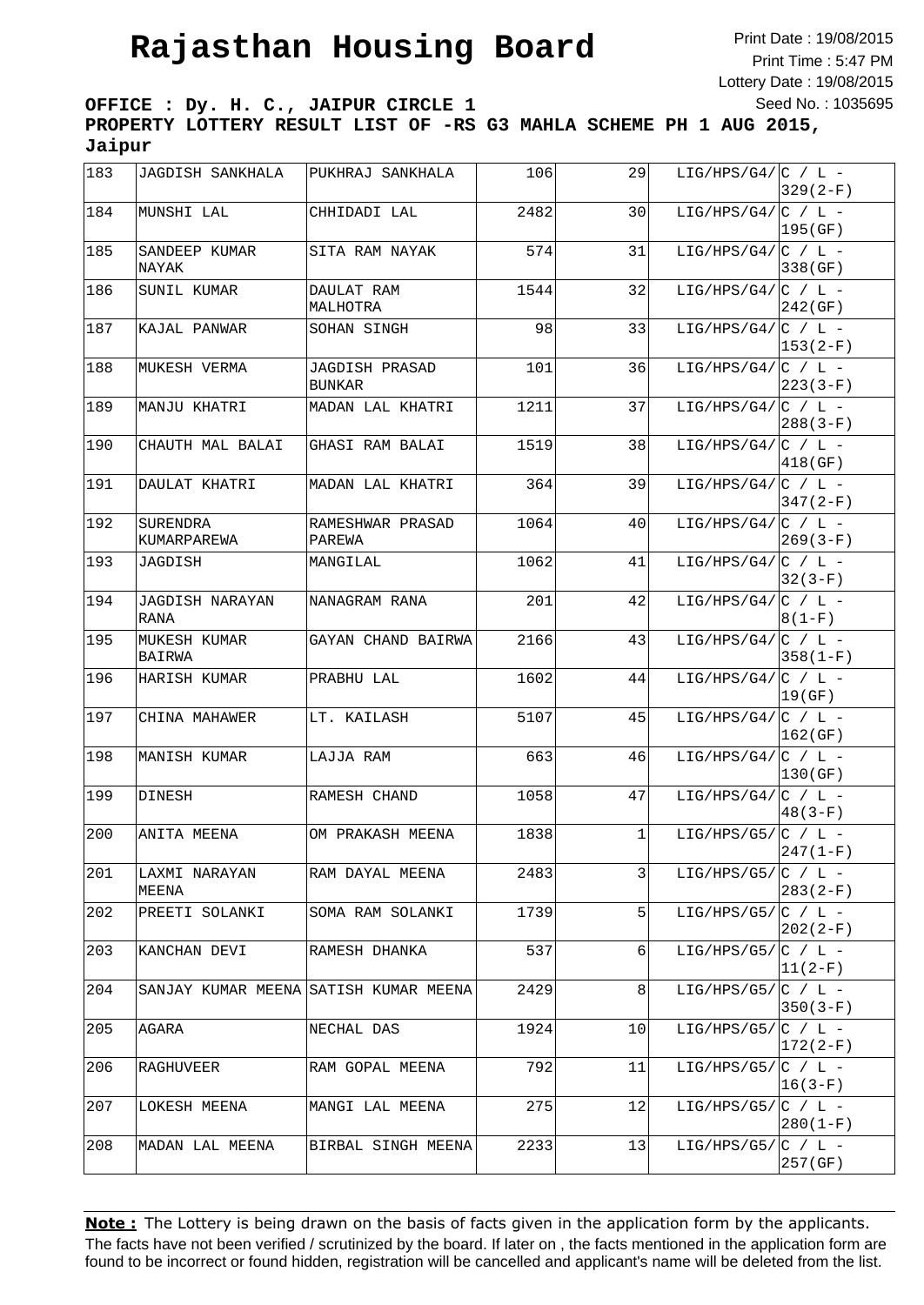Print Date : 19/08/2015 Print Time : 5:47 PM Lottery Date : 19/08/2015 Seed No. : 1035695

**OFFICE : Dy. H. C., JAIPUR CIRCLE 1 PROPERTY LOTTERY RESULT LIST OF -RS G3 MAHLA SCHEME PH 1 AUG 2015, Jaipur**

| 209 | <b>AVINASH MEENA</b>   | RAMAWTAR MEENA           | 540  | 14 | LIG/HPS/G5/ $ C / L -$ | $189(3-F)$   |
|-----|------------------------|--------------------------|------|----|------------------------|--------------|
| 210 | HARI RAM MEENA         | SUNDRA LAL MEENA         | 1803 | 17 | LIG/HPS/G5/ $ C / L -$ | 164(GF)      |
| 211 | POONI RAM MEENA        | KALYAN MEENA             | 2190 | 18 | LIG/HPS/G5/ $ C / L -$ | $ 165(1-F) $ |
| 212 | KRISHAN KUMAR<br>MEENA | RAM KUMAR MEENA          | 1297 | 19 | LIG/HPS/G5/ $ C / L -$ | 346(2-F)     |
| 213 | ANITA MEENA            | GRIRAJ PRASAD<br>MEENA   | 367  | 21 | LIG/HPS/G5/ $ C / L -$ | $ 199(1-F)$  |
| 214 | SUNITA MEENA           | JAI KISHAN MEENA         | 1186 | 22 | LIG/HPS/G5/ $ C / L -$ | 322 (GF)     |
| 215 | AATMA RAM              | GEMARA RAM               | 1487 | 24 | LIG/HPS/G5/ $ C / L -$ | 387 (GF)     |
| 216 | INDRA RAM              | JODHA RAM                | 2020 | 25 | LIG/HPS/G5/ $ C / L -$ | 252(2-F)     |
| 217 | MANISHA MEENA          | BANWARI LAL MEENA        | 1048 | 26 | LIG/HPS/G5/ $ C / L -$ | 378(2-F)     |
| 218 | KHUSHI RAM MEENA       | RAMESHWAR DAYAL<br>MEENA | 918  | 27 | LIG/HPS/G5/ $ C / L -$ | $341(1-F)$   |
| 219 | RUCHI MEENA            | SURESH KUMAR MEENA       | 1669 | 29 | LIG/HPS/G5/ $ C / L -$ | $ 152(1-F) $ |
| 220 | RAJNESH KUMAR          | CHETARAM MEENA           | 1046 | 30 | LIG/HPS/G5/ $ C / L -$ | $40(1-F)$    |
| 221 | MEERA MEENA            | NANDRAM                  | 1727 | 32 | LIG/HPS/G5/ $ C / L -$ | 151(1-F)     |
| 222 | RAM BABU MEENA         | BHAGWAN SAHAI<br>MEENA   | 368  | 33 | LIG/HPS/G5/ $ C / L -$ | $ 197(1-F) $ |
| 223 | RAM GOPAL MEENA        | RAM CHANDRA MEENA        | 1577 | 34 | LIG/HPS/G5/ $ C / L -$ | $ 182(1-F) $ |
| 224 | BHAJAN LAL MEENA       | GOPI LAL MEENA           | 2490 | 35 | LIG/HPS/G5/ $ C / L -$ | 55(1-F)      |
| 225 | KAMLA DEVI             | BADAM SINGH              | 1032 | 1  | LIG/HPS/G8/ $ C / L -$ | 308(GF)      |
| 226 | KRISHNA                | RAJ PAL                  | 5136 | 2  | LIG/HPS/G8/ $ C / L -$ | 339 (GF)     |
| 227 | SURESH KUMAR           | PAT RAM                  | 5144 | 4  | LIG/HPS/G8/ $ C / L -$ | 270(3-F)     |
| 228 | HAR PAL                | BHARTU                   | 5134 | 5  | LIG/HPS/G8/ $ C / L -$ | $219(2-F)$   |
| 229 | RAM MEHAR SINGH        | CHANDGI RAM              | 5143 | 6  | LIG/HPS/G8/ $ C / L -$ | 349(3-F)     |
| 230 | SAJJAN SINGH           | JUGATI RAM               | 5131 | 7  | LIG/HPS/G8/ $ C / L -$ | $ 159(3-F) $ |
| 231 | RAMNIWAS               | RAGHUNATH SHARMA         | 585  | 8  | LIG/HPS/G8/ $ C / L -$ | $314(2-F)$   |
| 232 | PHOOLWATI DEVI         | SOHAN LAL DHAKA          | 5147 | 9  | LIG/HPS/G8/ $ C / L -$ | 26 (2-F)     |
| 233 | HARISH KUMAWAT         | OM PRAKASH KUMAWAT       | 154  | 1  | LIG/ORS/G1/ $ C / L -$ | $366(3-F)$   |
| 234 | YASHASVI<br>SHAKDWIPYA | GAURAV NAGAR             | 912  | 2  | LIG/ORS/G1/ $ C / L -$ | $149(1-F)$   |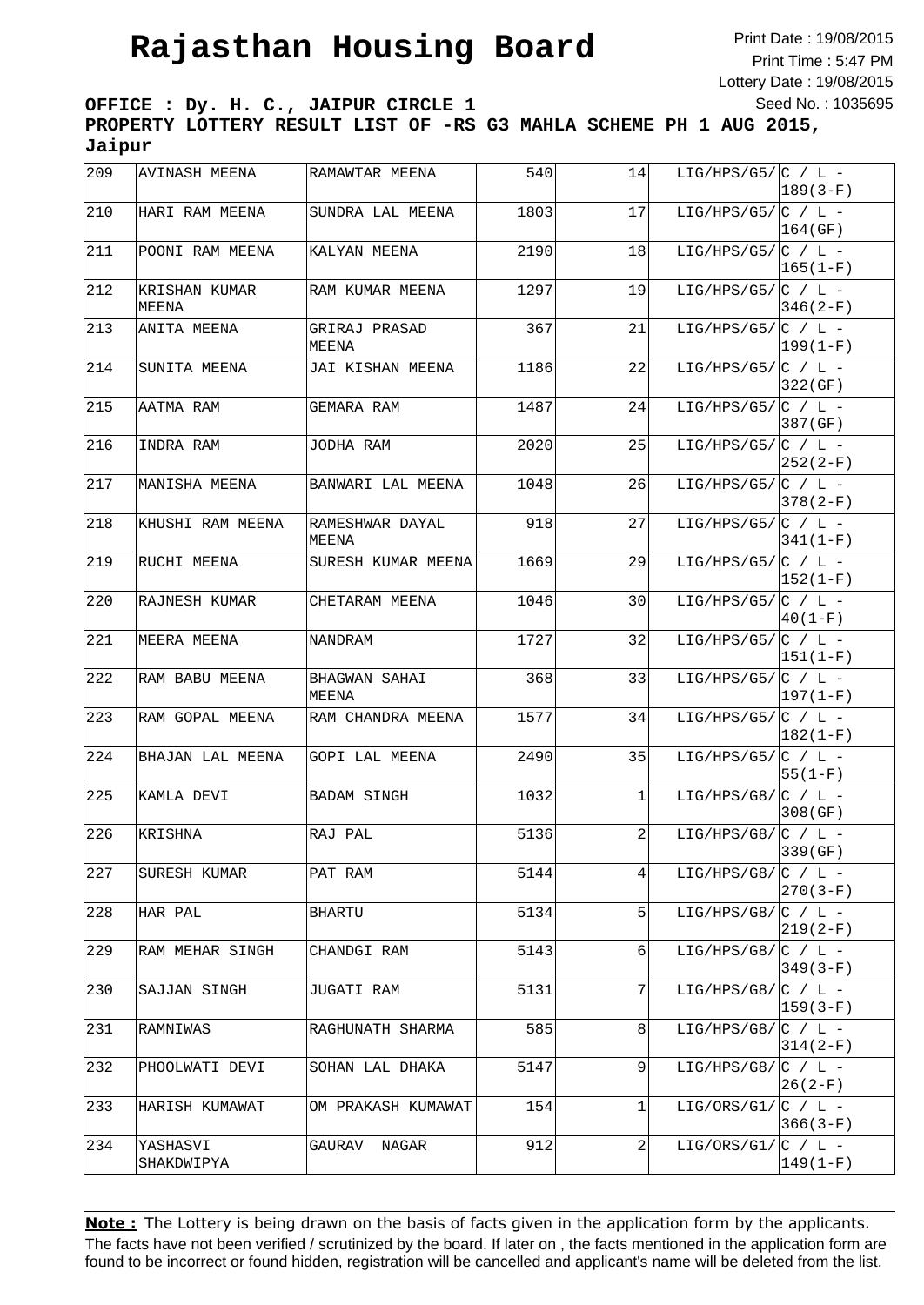Print Date : 19/08/2015 Print Time : 5:47 PM Lottery Date : 19/08/2015 Seed No. : 1035695

**OFFICE : Dy. H. C., JAIPUR CIRCLE 1 PROPERTY LOTTERY RESULT LIST OF -RS G3 MAHLA SCHEME PH 1 AUG 2015, Jaipur**

| 235 | KAPIL PAREEK                         | BHANWAR LAL PAREEK                    | 1660 | 3  | LIG/ORS/G1/ $ C / L -$ | $187(2-F)$  |
|-----|--------------------------------------|---------------------------------------|------|----|------------------------|-------------|
| 236 | JITESH KUMAR                         | MADAN LAL KUMAWAT                     | 152  | 4  | LIG/ORS/G1/ $ C / L -$ | $362(2-F)$  |
| 237 | SHYAM MURTI SHUKLA RAM LAKHAN SHUKLA |                                       | 121  | 5  | LIG/ORS/G1/ $C / L$ -  | $ 15(3-F) $ |
| 238 | DEEPAK CHOUDHARY                     | ASHOK CHOUDHARY                       | 2175 | 1  | LIG/ORS/G2/ $C / L$ -  | $299(2-F)$  |
| 239 | TIKAM CHAND                          | SATYANARAYAN<br>AGGARWAL              | 1234 | 2  | LIG/ORS/G2/ $ C / L -$ | $220(2-F)$  |
| 240 | PINKI BAPAT                          | RATANDEEP BAPAT                       | 1706 | 3  | LIG/ORS/G2/ $ C / L -$ | 323(GF)     |
| 241 | BHARTI                               | JAI KISHAN                            | 2212 | 4  | LIG/ORS/G2/ $ C / L -$ | $301(3-F)$  |
| 242 | AMAR SINGH                           | MANNU SINGH                           | 1464 | 5  | LIG/ORS/G2/ $ C / L -$ | $262(1-F)$  |
| 243 | RAVINDRA TANWAR                      | KAILASH CHAND                         | 400  | 6  | LIG/ORS/G2/ $C / L$ -  | 356(GF)     |
| 244 |                                      | VIMLA DEVI AGARWAL BHARAT LAL AGARWAL | 1055 | 8  | LIG/ORS/G2/ $C / L$ -  | $316(2-F)$  |
| 245 | ROSHAN GURJAR                        | RAJENDRA GURJAR                       | 373  | 9  | LIG/ORS/G2/ $ C / L -$ | $234(2-F)$  |
| 246 | SATYANARAYAN RAWAT GHEESA LAL RAWAT  |                                       | 1909 | 10 | LIG/ORS/G2/ $ C / L -$ | 132(GF)     |
| 247 | MOTI RAM                             | PANCHU RAM                            | 1683 | 11 | LIG/ORS/G2/ $ C / L -$ | $ 168(1-F)$ |
| 248 | REKHA SHARMA                         | RAMESH CHANDRA<br>SHARMA              | 1102 | 12 | LIG/ORS/G2/ $ C / L -$ | $302(3-F)$  |
| 249 | DEEPAK JAIN                          | CHANRA PRAKASH<br>JAIN                | 153  | 13 | LIG/ORS/G2/ $ C / L -$ | $315(2-F)$  |
| 250 | KAVITA LAKHWANI                      | SHANKAR LAL                           | 1411 | 14 | LIG/ORS/G2/ $ C / L -$ | $351(3-F)$  |
| 251 | SHYAM SUNDER<br>AGRAWAL              | LATE JAGNNATH<br>PRASAD GUPTA         | 1313 | 15 | LIG/ORS/G2/ $ C / L -$ | $264(1-F)$  |
| 252 | SITA DEVI JANGID                     | RAJENDRA KUMAR<br>JANGID              | 979  | 16 | LIG/ORS/G2/ $ C / L -$ | $300(2-F)$  |
| 253 | SANJAY WASWANI                       | KANHAIYA LAL<br>WASAWANI              | 458  | 17 | LIG/ORS/G2/ $ C / L -$ | $ 13(3-F) $ |
| 254 | MANISHA GUPTA                        | BRIJ MOHAN GUPTA                      | 339  | 18 | LIG/ORS/G2/ $ C / L -$ | 4(GF)       |
| 255 | ABHISHEK AWASTHI                     | ADITYA KUMAR                          | 1462 | 19 | LIG/ORS/G2/ $ C / L -$ | $42(2-F)$   |
| 256 | ABRAR BAIG                           | ANWAR ALI BAIG                        | 360  | 20 | LIG/ORS/G2/ $C / L$ -  | 50(GF)      |
| 257 | NARESH KUMAR                         | RAJVEER SINGH                         | 120  | 22 | LIG/ORS/G2/ $ C / L -$ | $6(1-F)$    |
| 258 | ASTHA KULASHRESTHA                   | ANIL KUMAR                            | 256  | 23 | LIG/ORS/G2/ $ C / L -$ | $22(1-F)$   |
| 259 | POONAM RAISIGHANI                    | DHAREMDRA KUMAR<br>RAISHANI           | 850  | 25 | LIG/ORS/G2/ $ C / L -$ | $335(3-F)$  |
| 260 | ASHOK KUMAR<br>VASWANI               | TARACHAND VASWANI                     | 999  | 26 | LIG/ORS/G2/ $ C / L -$ | $5(1-F)$    |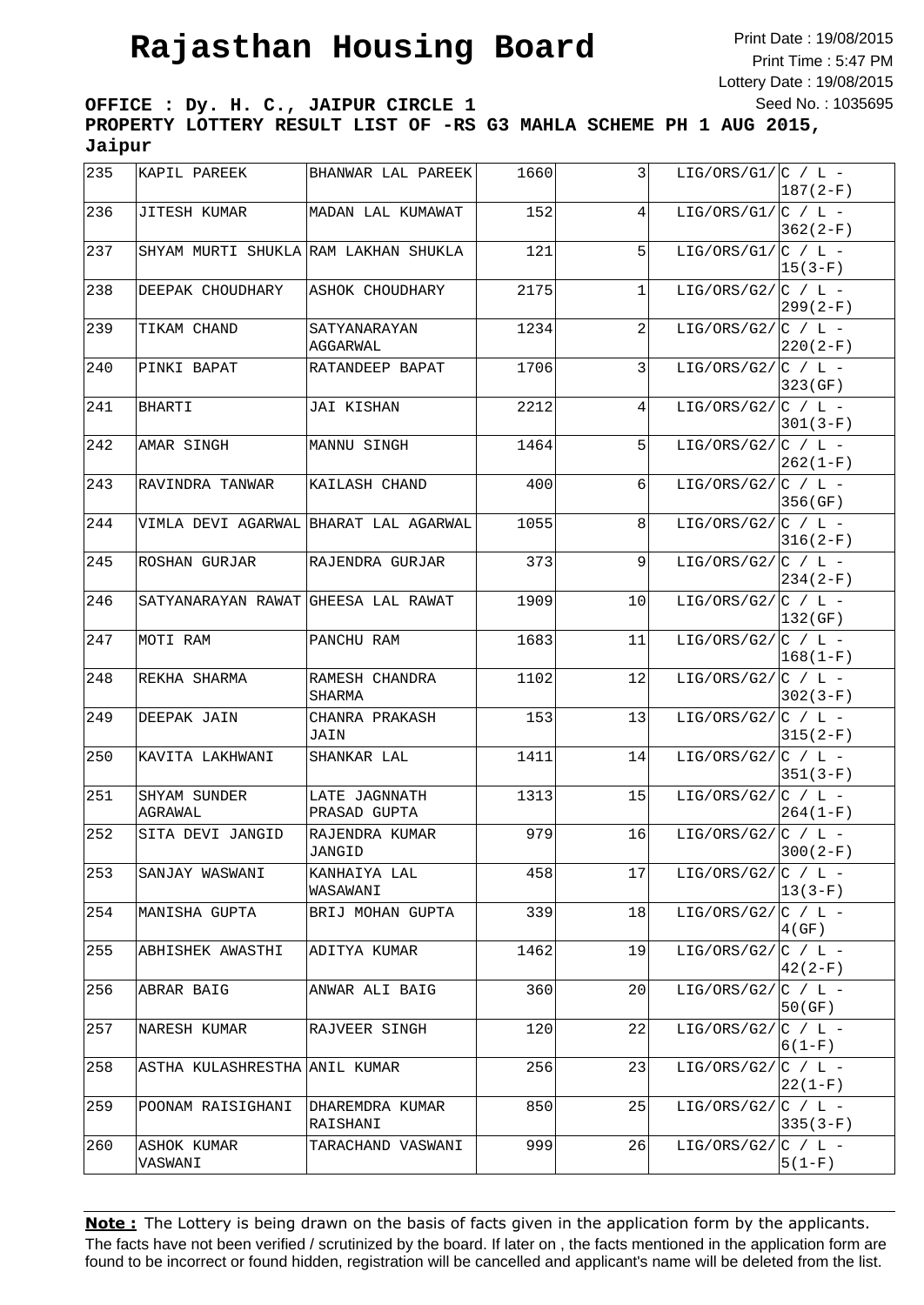Print Date : 19/08/2015 Print Time : 5:47 PM Lottery Date : 19/08/2015 Seed No. : 1035695

**OFFICE : Dy. H. C., JAIPUR CIRCLE 1 PROPERTY LOTTERY RESULT LIST OF -RS G3 MAHLA SCHEME PH 1 AUG 2015, Jaipur**

| 261 | HEMA RAISIGHANI               | DHAREMDRA KUMAR<br>SIGHANI | 845  | 28 | LIG/ORS/G2/ $ C / L -$ | $156(2-F)$        |
|-----|-------------------------------|----------------------------|------|----|------------------------|-------------------|
| 262 | SNEHLATA GARG                 | ASHOK KUMAR                | 1261 | 31 | LIG/ORS/G2/ $C / L$ -  | $325(1-F)$        |
| 263 | KAMLA SHARMA                  | PANKAJ KUMAR<br>SHARMA     | 2426 | 32 | LIG/ORS/G2/ $C / L$ -  | $271(3-F)$        |
| 264 | ABHISHEK SAXSENA              | SUNIL KUMAR<br>SAXSENA     | 1073 | 34 | LIG/ORS/G2/ $ C / L -$ | $185(2-F)$        |
| 265 | VARUN ANAD                    | PRAVEEN KUMAR<br>ANAND     | 1281 | 35 | LIG/ORS/G2/ $ C / L -$ | $253(3-F)$        |
| 266 | INDRA JEET SINGH              | DEVI SINGH                 | 1463 | 36 | LIG/ORS/G2/ $ C / L -$ | $43(2-F)$         |
| 267 | SAVITA SHARMA                 | SUNIL KUMAR SHARMA         | 5022 | 37 | LIG/ORS/G2/ $ C / L -$ | $217(2-F)$        |
| 268 | RENU WASWANI                  | KANHAYA LAL<br>WASWANI     | 2130 | 39 | LIG/ORS/G2/ $ C / L -$ | 355(GF)           |
| 269 | ARUN RATHORE                  | RAMKISHAN RATHOR           | 2417 | 40 | LIG/ORS/G2/ $ C / L -$ | 354 (GF)          |
| 270 | ANIL PUROHIT                  | AMAR CHAND PUROHIT         | 5024 | 41 | LIG/ORS/G2/ $ C / L -$ | $205(3-F)$        |
| 271 | TANUJA GUPTA                  | SHARAD KUMAR GUPTA         | 340  | 42 | LIG/ORS/G2/ $ C / L -$ | $357(1-F)$        |
| 272 | SURYA PRAKASH<br><b>BISSA</b> | DAULAL BISSA               | 1918 | 43 | LIG/ORS/G2/ $ C / L -$ | $246(1-F)$        |
| 273 | VISHAL RASTOGI                | PARVESH RASTOGI            | 349  | 44 | LIG/ORS/G2/ $ C / L -$ | $327(1-F)$        |
| 274 | NIRMAL KUMAR<br>SHARMA        | RAM SWAROOP SHARMA         | 592  | 45 | LIG/ORS/G2/ $C / L$ -  | 178(GF)           |
| 275 | ARUN GAUD                     | HARI SHANKAR<br>SHARMA     | 915  | 46 | LIG/ORS/G2/ $ C / L -$ | $37(1-F)$         |
| 276 | BHANU PRAKASH<br>DADHICH      | MAN MAL DADHICH            | 1015 | 47 | LIG/ORS/G2/ $C / L$ -  | $352(3-F)$        |
| 277 | HARPREET KAUR<br>MAKKAR       | ARJUN SINGH MAKKAR         | 1854 | 49 | LIG/ORS/G2/ $ C / L -$ | $311(1-F)$        |
| 278 | VIJAY MOTWANI                 | JOTUMAL MOTWANI            | 1654 | 50 | LIG/ORS/G2/ $ C / L -$ | 49 (GF)           |
| 279 | PINKY GOYAL                   | CHIMMAN LAL GOYAL          | 170  | 51 | LIG/ORS/G2/ $ C / L -$ | 275 (GF)          |
| 280 | SITA RAM DIDEL                | KANA RAM DIDEL             | 712  | 52 | LIG/ORS/G2/ $C / L$ -  | $155(2-F)$        |
| 281 | ANIL KUMAR AGRWAL             | HARI NARAIAN<br>AGRAWAL    | 1847 | 53 | LIG/ORS/G2/ $ C / L -$ | $63(3-F)$         |
| 282 | KETAN O ACHARYA               | OM PRAKASH                 | 1230 | 54 | LIG/ORS/G2/ $ C / L -$ | $14(3-F)$         |
| 283 | NISHA KHATUN                  | MANSUB ALI                 | 5023 | 55 | LIG/ORS/G2/ $ C / L -$ | 225(GF)           |
| 284 | RAJENDRA SINGH                | CHANDER SINGH              | 471  | 57 | LIG/ORS/G2/ $ C / L -$ | $138(2-F)$        |
| 285 | ANAND                         | RADHAMAL                   | 1126 | 58 | LIG/ORS/G2/ $C / L$ -  | $320(3-F)$        |
| 286 | NEETU SHARMA                  | SUNIL SHARMA               | 1318 | 60 | LIG/ORS/G2/ $C / L$ -  | $3$ ( $\rm{GF}$ ) |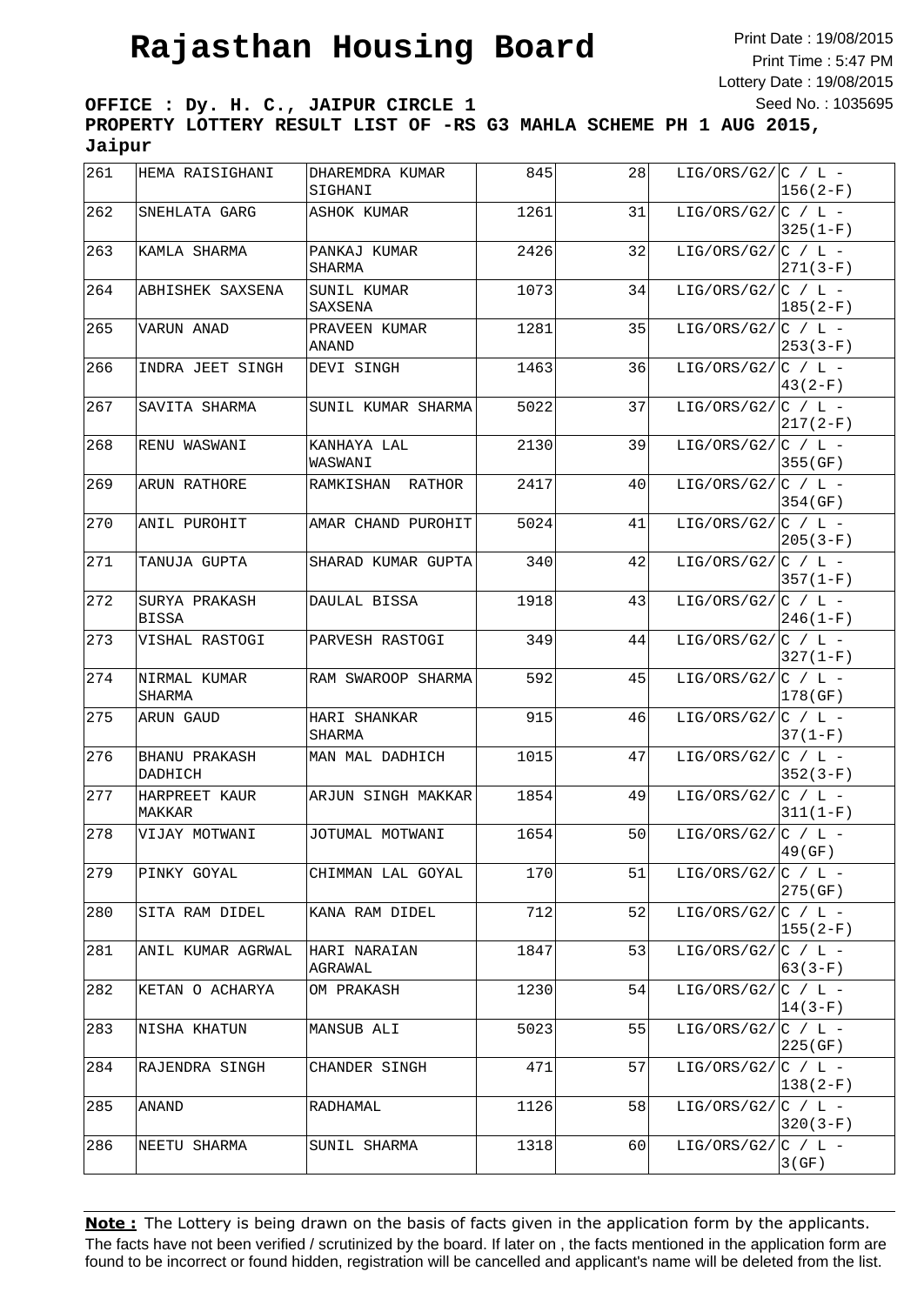Print Date : 19/08/2015 Print Time : 5:47 PM Lottery Date : 19/08/2015 Seed No. : 1035695

**OFFICE : Dy. H. C., JAIPUR CIRCLE 1 PROPERTY LOTTERY RESULT LIST OF -RS G3 MAHLA SCHEME PH 1 AUG 2015, Jaipur**

| 287 | KAVITA SINGH                        | MAHARATHI SINGH                     | 1014 | 61 | LIG/ORS/G2/ $ C / L -$ | $201(2-F)$   |
|-----|-------------------------------------|-------------------------------------|------|----|------------------------|--------------|
| 288 | JAGDISH LAHANUJI<br><b>BHANDARE</b> | LAHANWJI GODRUJI<br><b>BHANDARE</b> | 841  | 63 | LIG/ORS/G2/ $ C / L -$ | $ 278(1-F)$  |
| 289 | SURENDRA SINGH<br>RATHOR            | BHOJ RAJ SINGH<br>RATHOR            | 1499 | 65 | LIG/ORS/G2/ $ C / L -$ | $203(2-F)$   |
| 290 | SANDEEP                             | DHARAMPAL                           | 261  | 67 | LIG/ORS/G2/ $C / L$ -  | $282(2-F)$   |
| 291 | SITARAM SHARMA                      | AMRU RAM SHARMA                     | 1907 | 69 | LIG/ORS/G2/ $C / L$ -  | $57(2-F)$    |
| 292 | MOHAMMAD VASIM                      | ABDUL GAFFAR                        | 137  | 70 | LIG/ORS/G2/ $ C / L -$ | $60(2-F)$    |
| 293 | BABLI KAUR                          | AMAR JEET SINGH                     | 2021 | 71 | LIG/ORS/G2/ $ C / L -$ | $303(3-F)$   |
| 294 | AKSHAY GUPTA                        | ASHOK GUPTA                         | 1262 | 72 | LIG/ORS/G2/ $ C / L -$ | $319(3-F)$   |
| 295 | ASHOK KUMAR<br>PUROHIT              | GOURI SHANKER<br>PUROHIT            | 765  | 73 | LIG/ORS/G2/ $ C / L -$ | $245(1-F)$   |
| 296 | RAJESH RAISIGHANI                   | DHAREMENDRA RAI<br>SIGHANI          | 284  | 74 | LIG/ORS/G2/ $ C / L -$ | $25(2-F)$    |
| 297 | DINESH KUMAR YOGI                   | RAMSAHAY YOGI                       | 917  | 75 | LIG/ORS/G2/ $ C / L -$ | $295(1-F)$   |
| 298 | APURVA<br>KULSHREESTHA              | ANIL KUMAR<br>KULSHREESTHA          | 1035 | 76 | LIG/ORS/G2/ $ C / L -$ | $21(1-F)$    |
| 299 | SHIKHA GUPTA                        | NEWAL KISHORE<br>GUPTA              | 552  | 77 | LIG/ORS/G2/ $ C / L -$ | 289 (GF)     |
| 300 | ANUGRAHITA SAMUEL                   | ANURAG SAMUEL                       | 217  | 78 | LIG/ORS/G2/ $C / L$ -  | 231(1-F)     |
| 301 | ANURAG SHARMA                       | JAI KRISHAN SHARMA                  | 1198 | 79 | LIG/ORS/G2/ $C / L$ -  | 58(2-F)      |
| 302 | JITENDRA                            | HARISH KUMAR<br>TILWANI             | 840  | 81 | LIG/ORS/G2/ $C / L$ -  | 174(3-F)     |
| 303 | DEEPAK ARORA                        | SATYA PRAKASH<br>ARORA              | 2099 | 82 | LIG/ORS/G2/ $ C / L -$ | $222(3-F)$   |
| 304 | SATISH CHAND JAIN                   | MANAK CHAND JAIN                    | 1311 | 83 | LIG/ORS/G2/ $ C / L -$ | $208(3-F)$   |
| 305 | SIMRAN RAISIGHANI                   | PITAMBER<br>RAISIGHANI              | 293  | 84 | LIG/ORS/G2/ $ C / L -$ | 145(GF)      |
| 306 | SONIKA KUMAWAT                      | NIRMAL KUMAR<br>KUMAWAT             | 2092 | 85 | LIG/ORS/G2/ $ C / L -$ | $9(2-F)$     |
| 307 | JITENDRA ESRANI                     | DAYAL DAS ESRANI                    | 5    | 86 | LIG/ORS/G2/ $ C / L -$ | 293(1-F)     |
| 308 | MEENA SHARMA                        | GOVIND RAM                          | 2157 | 87 | LIG/ORS/G2/ $ C / L -$ | $250(2-F)$   |
| 309 | INDU CHOUDHARY                      | KALYAN PRASAD                       | 2141 | 88 | LIG/ORS/G2/ $ C / L -$ | 254(3-F)     |
| 310 | BIRDHICHAND<br>KUMAWAT              | ANANDI LAL                          | 780  | 1  | LIG/ORS/G2/ $C / L$ -  | 272(3-F)     |
| 311 | MANDAKINI KUMAR                     | SHAILENDRA KUMAR                    | 1904 | 2  | LIG/ORS/G2/ $ C / L -$ | $ 263(1-F) $ |
| 312 | ROOD MAL<br>MEGHVANSHI              | KALYAN MEGHVANSHI                   | 1775 | 1  | LIG/ORS/G4/ $ C / L -$ | $59(2-F)$    |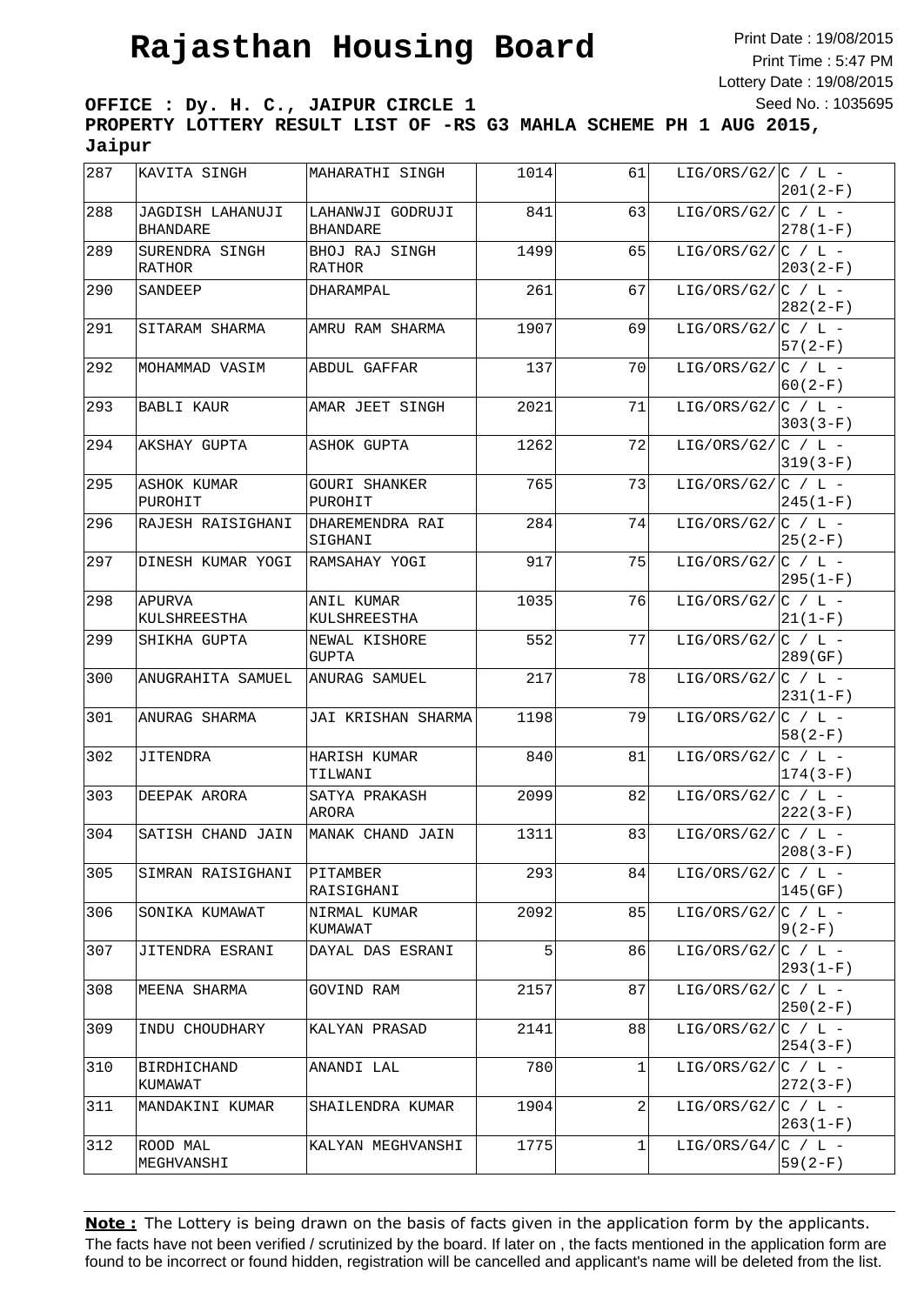Print Date : 19/08/2015 Print Time : 5:47 PM Lottery Date : 19/08/2015 Seed No. : 1035695

**OFFICE : Dy. H. C., JAIPUR CIRCLE 1 PROPERTY LOTTERY RESULT LIST OF -RS G3 MAHLA SCHEME PH 1 AUG 2015, Jaipur**

| 313 | SARITA DEVI       | MUKESH SARWAN                 | 1905 | $\vert 4 \vert$ | LIG/ORS/G4/ $ C / L -$ | $214(1-F)$   |
|-----|-------------------|-------------------------------|------|-----------------|------------------------|--------------|
| 314 | VIDESHWARI        | MOR MUKUT GOTHWAL             | 1314 | 5               | LIG/ORS/G4/ $ C / L -$ | 251(2-F)     |
| 315 | BADRI NARAYAN     | LADU RAM                      | 1740 | 6               | LIG/ORS/G4/ $ C / L -$ | $169(2-F)$   |
| 316 | ANNU VERMA        | RAJENDRA KUMAR<br>VERMA       | 776  | 8               | LIG/ORS/G4/ $ C / L -$ | $167(1-F)$   |
| 317 | MAHESH KUMAR      | SADHU RAM                     | 959  | 9               | LIG/ORS/G4/ $ C / L -$ | $160(3-F)$   |
| 318 | KANESH MEENA      | BHOMA RAM MEENA               | 252  | $\mathbf 1$     | LIG/ORS/G5/ $ C / L -$ | $206(3-F)$   |
| 319 | BHAWNA GARWAL     | RAJENDRA SINGH<br>GARWAL      | 1105 | $\overline{a}$  | LIG/ORS/G5/ $ C / L -$ | 1(GF)        |
| 320 | CHANDRA BAI       | RAMSWAROOP MEENA              | 1816 | $\overline{4}$  | LIG/ORS/G5/ $ C / L -$ | $181(1-F)$   |
| 321 | SODAN BHIL        | RAMA BHIL                     | 848  | 5               | LIG/ORS/G5/ $ C / L -$ | $54(1-F)$    |
| 322 | TEJPAL VERMA      | HARPHOOL DATT<br><b>VERMA</b> | 1292 | 6               | LIG/ORS/G5/ $ C / L -$ | 171(2-F)     |
| 323 | OM PRAKASH MEENA  | MUL CHAND MEENA               | 1978 | 7               | LIG/ORS/G5/ $ C / L -$ | $ 150(1-F) $ |
| 324 | GANGA SAHAI MEENA | BHORI LAL MEENA               | 1339 | $\mathbf{8}$    | $LIG/ORS/G5/[C / L -$  | $7(1-F)$     |
| 325 | LAL BAHUDAR MEENA | RAMFOOL MEENA                 | 542  | 9               | LIG/ORS/G5/ $ C / L -$ | 209(GF)      |
| 326 | MADAN MEENA       | BADRI NARAYAN<br>MEENA        | 1161 | 11              | $LIG/ORS/G5/[C / L -$  | $28(2-F)$    |
| 327 | HEERA LAL MEENA   | BHURYA LAL MEENA              | 2094 | 12              | LIG/ORS/G5/ $ C / L -$ | $30(3-F)$    |
| 328 | MAGA RAM          | PURKHA RAM                    | 456  | $\mathbf{1}$    | LIG/ORS/G8/ $ C / L -$ | 196(GF)      |
| 329 | PADMA RAM         | SONA RAM                      | 962  | 2               | LIG/ORS/G8/ $ C / L -$ | $207(3-F)$   |
| 330 | VIJAY PAL SINGH   | SATYA PAL SINGH               | 2054 | $\overline{3}$  | LIG/ORS/G8/ $ C / L -$ | $27(2-F)$    |

#### **List of remaining Property (77) :**

C / L - 36, C / L - 38, C / L - 177, C / L - 232, C / L - 233, C / L - 239, C / L - 281, C / L - 294, C / L - 304, C / L - 307, C / L - 309, C / L - 312, C / L - 313, C / L - 330, C / L - 333, C / L - 334, C / L - 336, C / L - 344, C / L - 363, C / L - 368, C / L - 369, C / L - 373, C / L - 376, C / L - 384, C / L - 385, C / L - 388, C / L - 390, C / L - 396, C / L - 397, C / L - 399, C / L - 402, C / L - 403, C / L - 405, C / L - 409, C / L - 410, C / L - 414, C / L - 415, C / L - 416, C / L - 417, C / L - 420, C / L -425, C / L - 427, C / L - 430, C / L - 432, C / L - 433, C / L - 434, C / L - 435, C / L - 436, C / L - 437, C / L - 438, C / L - 440, C / L - 443, C / L - 445, C / L - 446, C / L - 447, C / L - 448, C / L - 449, C / L - 450, C / L - 451, C / L - 452, C / L - 455, C / L - 456, C / L - 458, C / L - 460, C / L - 461, C / L - 468, C / L - 469, C / L - 470, C / L - 471, C / L - 472, C / L - 473, C / L - 474, C / L - 475, C / L - 476, C / L  $- 477$ , C / L  $- 478$ , C / L  $- 480$ , \*\* END \*\*

| ACE I             | <b>CEM</b>        | DY. HC                 |
|-------------------|-------------------|------------------------|
| <b>RHB JAIPUR</b> | <b>RHB JAIPUR</b> | <b>JAIPUR CIRCLE 1</b> |